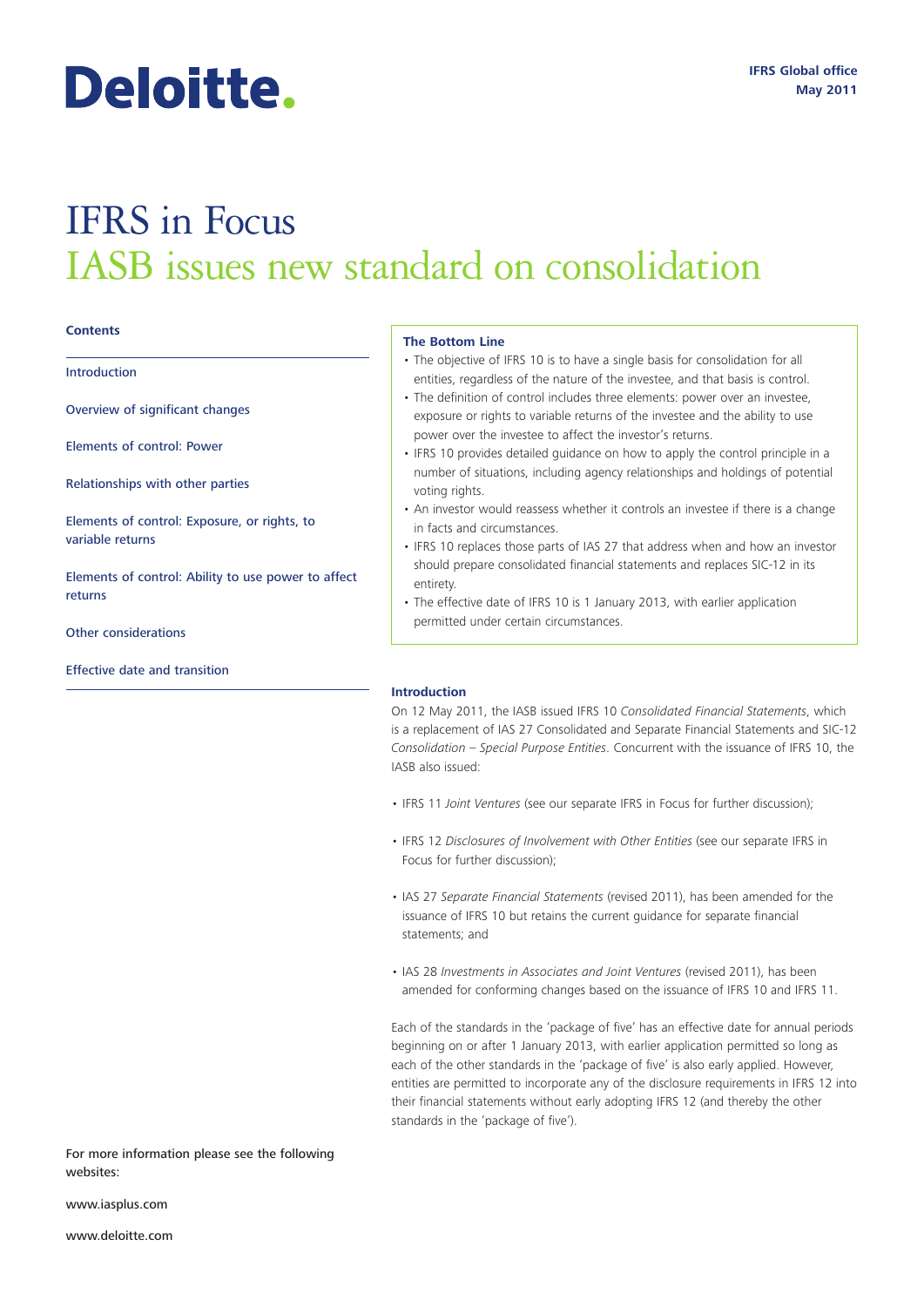#### <span id="page-1-0"></span>**Overview of significant changes**

IFRS 10 uses control as the single basis for consolidation, irrespective of the nature of the investee, eliminating the risks and rewards approach included in SIC-12.

IFRS 10 identifies the following three elements of control:

- power over the investee;
- exposure, or rights, to variable returns from involvement with the investee; and
- the ability to use power over the investee to affect the amount of the investor's returns.

An investor must possess all three elements to conclude it controls an investee. The assessment of control is based on all facts and circumstances and the conclusion is reassessed if there is an indication that there are changes to at least one of the three elements of control.

#### **Observation**

In developing IFRS 10, the IASB identified the following four areas of current divergence in determining whether an investee should be consolidated:

- where an investor controls an investee with less than a majority of the voting rights;
- special purpose entities and application of SIC-12's 'economic substance' notion;
- issues around principal vs. agent relationships; and
- consideration of protective rights.

The Board considered that a perceived difference in emphasis between IAS 27 and SIC-12 has led to an inconsistent application of the concept of control. As a result, the decision was taken to withdraw the separate guidance in SIC-12.

#### **Elements of control: Power**

'Power' exists when the investor has existing rights that give it the current ability to direct the activities that significantly affect the investee's returns ('the relevant activities'). Power most commonly arises through voting rights granted by equity instruments, but can also arise through other contractual arrangements. Rights to direct the relevant activities do not need to be exercised for them to provide an investor power. If two or more investors have rights to direct different relevant activities, the investors must decide which of the relevant activities most significantly affects the returns of the investee.

The following factors should be considered in determining whether an investor has power over an investee:

- the purpose and design of the investee;
- the relevant activities of the investee and how decisions are made about those activities;
- whether the investor's rights give it the current ability to direct the relevant activities;
- whether the investor is exposed, or has rights, to variable returns from its involvement with the investee;
- whether the investor has the ability to use its power over the investee to affect the amount of the investor's returns; and
- relationships with other parties.

The relevant activities for entities whose operations are directed through voting rights will generally be its operating and financing activities. Examples of activities that may be relevant activities include product development, purchases and sales of goods or services, managing financial assets, acquiring and disposing of assets or obtaining financing. Examples of decisions about relevant activities include establishing operating and capital decisions of the investee and appointing and remunerating an investee's key management personnel or service providers and terminating their employment.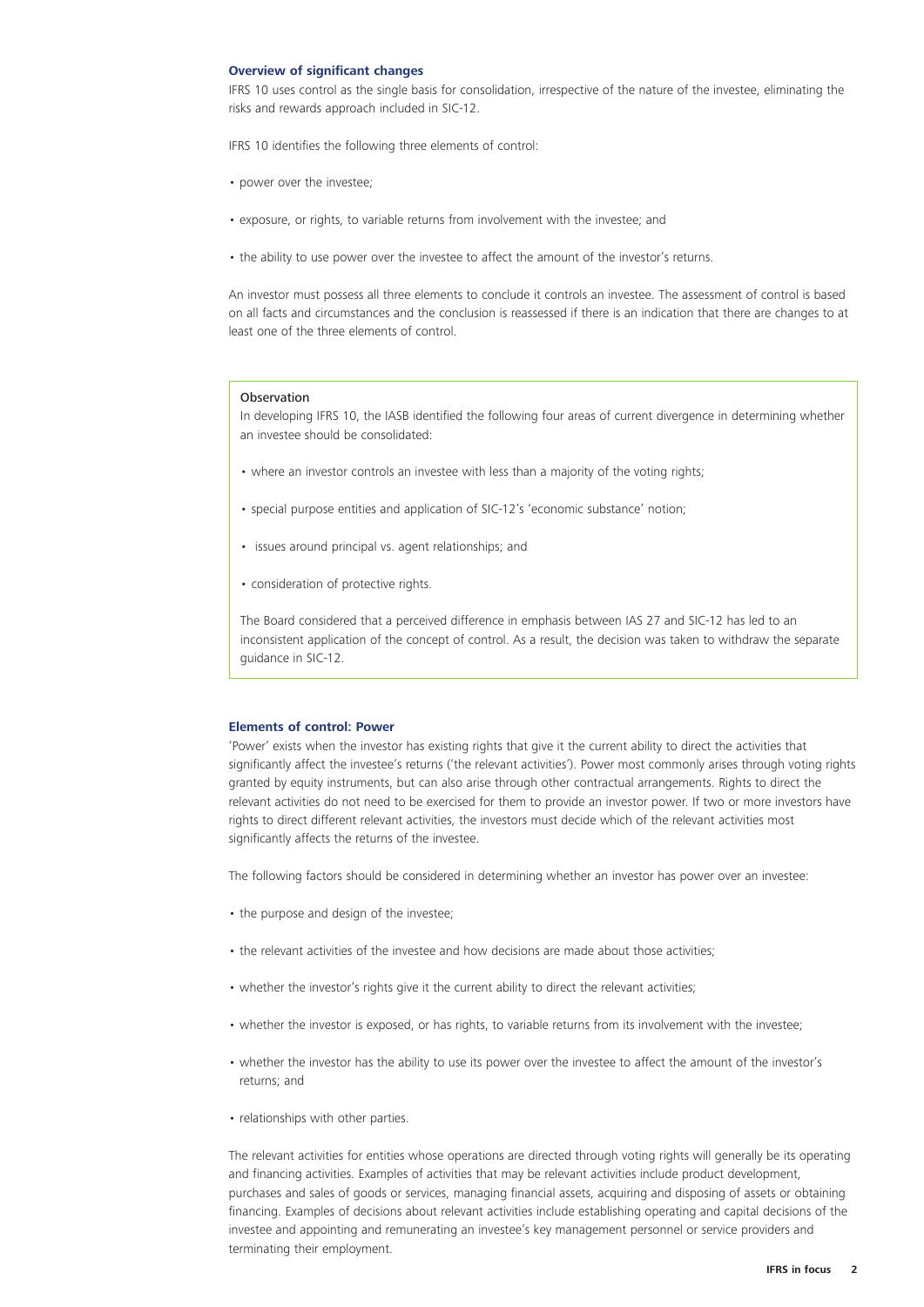#### Observation

IFRS 10 provides the following example of two or more investors that have rights to direct different relevant activities of an entity:

Two investors form an investee to develop and market a medical product. One investor is responsible for developing and obtaining regulatory approval of the medical product – that responsibility includes having the unilateral ability to make all decisions relating to the development of the product and to obtaining regulatory approval. Once the regulator has approved the product, the other investor will manufacture and market it – this investor has the unilateral ability to make all decisions about the manufacture and marketing of the product. If all the activities – developing and obtaining regulatory approval as well as manufacturing and marketing of the medical product – are relevant activities, each investor needs to determine whether it is able to direct the activities that *most* significantly affect the investee's returns. Accordingly, each investor needs to determine whether it is able to direct the activities that *most* significantly affect the investee's returns. Accordingly, each investor needs to consider whether developing and obtaining regulatory approval or the manufacturing and marketing of the medical product is the activity that *most* significantly affects the investee's returns and whether it is able to direct that activity. In determining which investor has power, the investors would consider (a) the purpose and design of the investee; (b) the factors that determine the profit margin, revenue and value of the investee as well as the value of the medical product; (c) the effect on the investee's returns resulting from each investor's decision-making authority with respect to the factors in (b); and (d) the investors' exposure to variability of returns.

In this particular example, the investors would also consider (e) the uncertainty of, and effort required in, obtaining regulatory approval (considering the investor's record of successfully developing and obtaining regulatory approval of medical products); and (f) which investor controls the medical product once the development phase is successful.

There may be situations where voting rights are less relevant because the rights relate to administrative tasks only. In these cases, a careful analysis of the investor's contractual and non-contractual rights as well as its related party relationships is necessary. For example, an investor may be able to appoint an investee's key management personnel, veto significant transactions, or elect the investee's governing body with or without a contractual right to do so. Additionally, an investee's key management personnel or its governing body may be related parties of the investor.

An investor may have a special relationship with an investee that indicates that it has power over the investee. IFRS 10 provides the following examples of special relationships between an investor and investee that may indicate power:

- the investee's key management personnel are current or previous employees of the investor;
- the investee's operations are dependent on the investor;
- a significant portion of the investee's activities either involves or is conducted on behalf of the investor; and
- the investor's exposure, or rights, to investee returns is disproportionately greater than its voting or similar rights.

IFRS 10 acknowledges that there is a correlation between an investor's exposure, or rights, to variability of investee returns and its ability to direct the investee's relevant activities. However, the extent of the investor's exposure is not determinative in the power analysis.

There may be situations where an investee is designed so that its relevant activities occur or arise only upon a change in circumstances or the occurrence of a future event. IFRS 10 indicates that the circumstances or events do not need to have occurred for the relevant activities to be considered.

#### Observation

This may be relevant for entities that manage receivables only upon the event of default (i.e., special servicers to a trust managing commercial mortgage backed securities). As the relevant activities for such entities are generally the management of the defaulted receivables, there may be no substantive decisions to be made prior to a default. Therefore, the party that has the ability to manage the defaulted receivables may have power over the investee even before there are any defaults.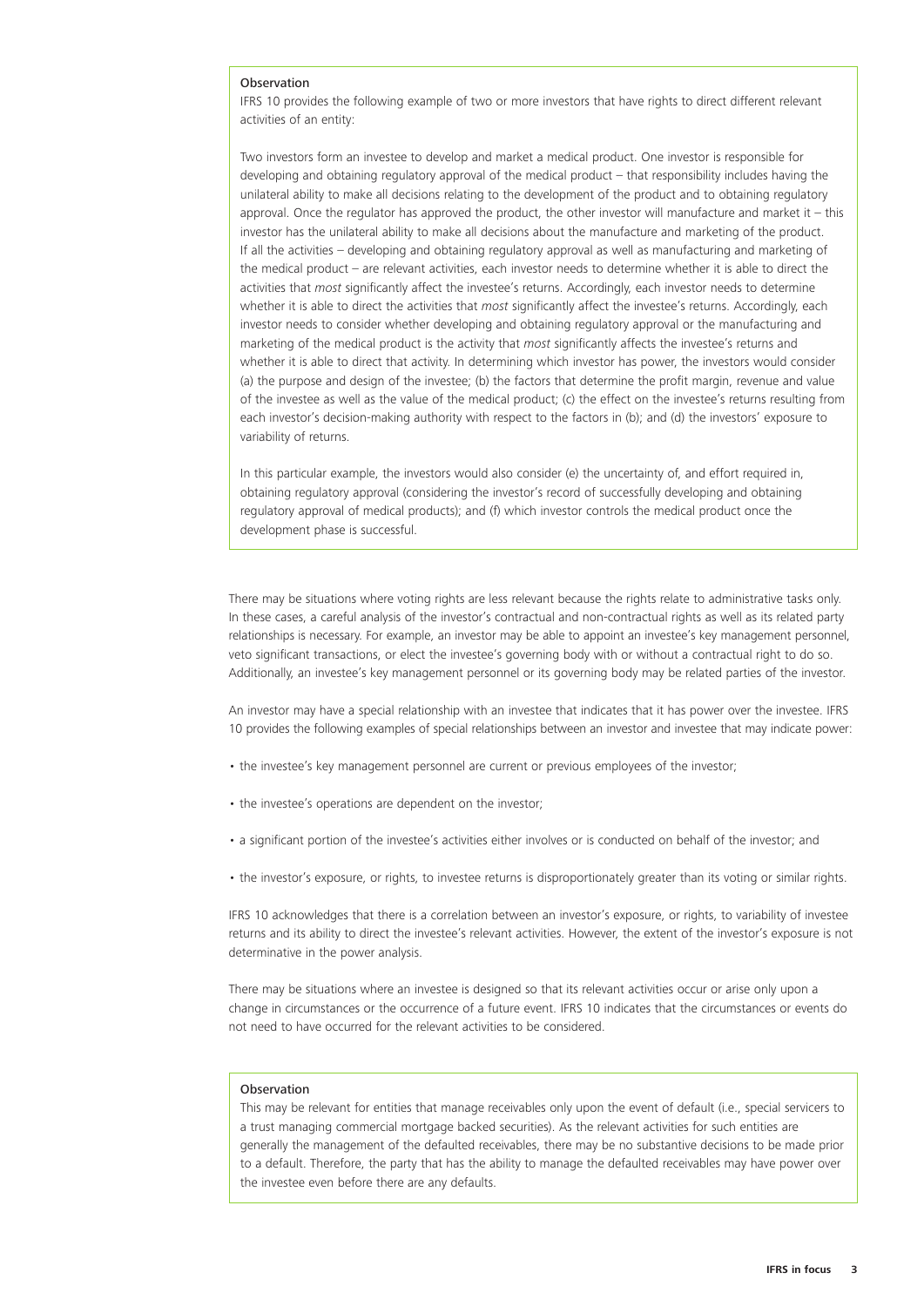IFRS 10 specifies that only substantive rights and rights that are not protective are considered in assessing power. For a right to be substantive, it must give its holder the *practical ability* to exercise the right when the decisions about the relevant activities of the investee need to be made. Rights do not need to be currently exercisable to be substantive. Also, substantive rights held by other parties may prevent the investor from controlling the investee. Factors to consider in assessing whether a right is substantive include whether there is a:

- barrier that would prevent the holder from exercising the right (e.g., incurring a substantial penalty or fee if the right were exercised);
- mechanism that provides parties with the practical ability to permit the investor to exercise its right; or
- benefit from the investor exercising that right (e.g., by exercising an "in the money" call option).

#### Protective rights

IFRS 10 distinguishes between substantive rights and protective rights. An investor who holds only protective rights would not have power over an investee and could not prevent another party from having power over an investee. Protective rights relate to "fundamental changes to the activities of an investee or apply in exceptional circumstances". Examples of protective rights may include the right to approve new debt financing, the right of a party holding a non-controlling interest in an investee to approve the investee's issuance of additional equity instruments or the right of a lender to seize assets in the event of default.

#### Control with less than a majority of voting rights

IFRS 10 clarifies that an investor can have power over an investee even though it does not hold a majority of the voting rights. For example, an investor may have power through a contractual arrangement, holding voting rights, holding potential voting rights or a combination of the above.

A contractual arrangement between an investor and other investors can give the investor the right to exercise voting rights sufficient to give the investor power, even if the investor itself does not have sufficient voting rights to give it power. For example, a contractual arrangement may provide the investor the ability to direct enough other vote holders on how to vote to enable the investor to make decisions about the relevant activities or provide the investor with the current ability to direct the operating and financial activities of an investee.

An investor that holds less than a majority of the voting rights should also consider the size of their holding of voting rights relative to the size and dispersion of holdings of the other vote holders and any additional facts and circumstances that may be relevant (such as voting patterns at previous shareholders meetings).

#### **Observation**

The assessment of these factors may prove quite challenging to apply in practice because it is likely to involve a significant degree of judgement. IFRS 10 does not include any 'bright lines' in this area. The Standard does, however, provide the following example of an investor that holds less than a majority of the voting rights:

An investor acquires 48 per cent of the voting rights of an investee. The remaining voting rights are held by thousands of shareholders, none individually holding more than 1 per cent of the voting rights. None of the shareholders has any arrangements to consult any of the others or make collective decisions. When assessing the proportion of voting rights to acquire, on the basis of the relative size of the other shareholdings, the investor determined that a 48 per cent interest would be sufficient to give it control. In this case, on the basis of the absolute size of its holding and the relative size of the other shareholdings, the investor concludes that it has a sufficiently dominant voting interest to meet the power criterion without the need to consider any other evidence of power.

An investor would also need to consider potential voting rights held either by itself or by other parties. Potential voting rights are considered only when they are substantive and can, alone or in combination with other rights, give the current ability to direct the relevant activities.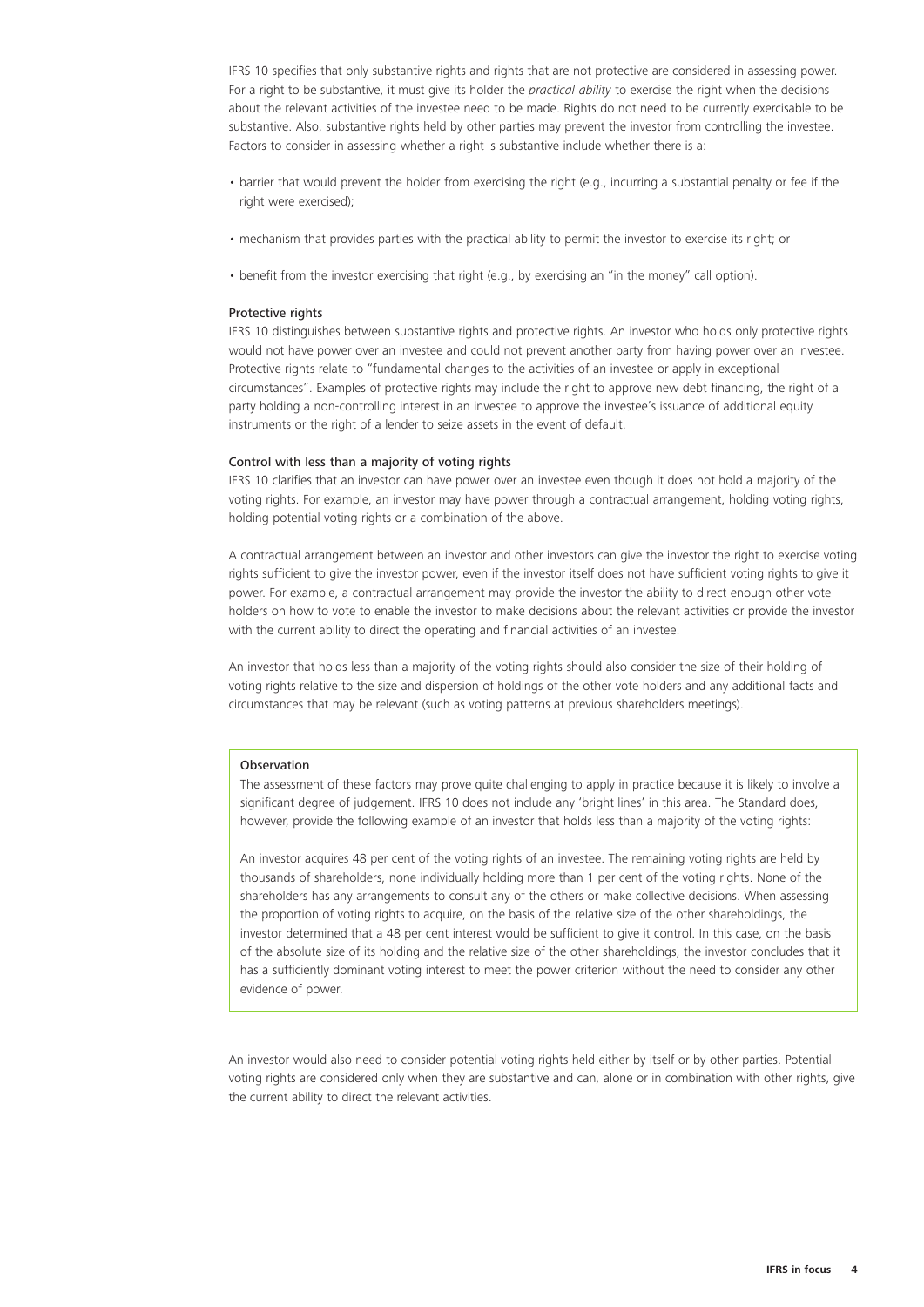#### Observation

IFRS 10 provides the following two examples of an investor that holds potential voting rights:

#### *Example A*

Investor A holds 70 per cent of the voting rights of an investee. Investor B has 30 per cent of the voting rights of the investee as well as an option to acquire half of investor A's voting rights. The option is exercisable for the next two years at a fixed price and is deeply out of the money (and is expected to remain so for that two-year period). Investor A has been exercising its votes and is actively directing the relevant activities of the investee. In such a case, investor A is likely to meet the power criterion because it appears to have the current ability to direct the relevant activities. Although investor B has currently exercisable options to purchase additional voting rights (that, if exercised, would give it a majority of the voting rights in the investee), the terms and conditions associated with those options are such that the options are not considered substantive.

#### *Example B*

Investor A and two other investors each hold a third of the voting rights of an investee. The investee's business activity is closely related to investor A. In addition to its equity instruments, investor A also holds debt instruments that are convertible into ordinary shares of the investee at any time for a fixed price that is out of the money (but not deeply out of the money). If the debt were converted, investor A would hold 60 per cent of the voting rights of the investee. Investor A would benefit from realising synergies if the debt instruments were converted into ordinary shares. Investor A has power over the investee because it holds voting rights of the investee together with substantive potential voting rights that give it the current ability to direct the relevant activities.

#### Principal vs. agent relationship

IFRS 10 introduces guidance on assessing whether an entity with decision making rights is a principal or an agent. The Standard describes an 'agent' as a party who has been engaged to act on behalf, and for the benefit, of another party (the 'principal'). However, the Standard clarifies that an investor is not an agent simply because other parties can benefit from their decision making.

#### Observation

The guidance on principal versus agent relationships is particularly relevant for investment managers who make investment decisions on behalf of investors in exchange for a fee. An investment manager may be considered a principal if the manager is not making investment decisions solely on behalf of the investors.

In determining whether a decision maker is an agent, the following factors should be considered, along with any other relevant elements of the relationship between the decision maker, the investee and other parties involved with the investee:

- the scope of their decision making authority over the investee;
- rights held by other parties;
- the remuneration to which it is entitled (including whether it is commensurate with the services provided and whether any non-standard terms are included);
- their exposure to variability of returns from other interests held in the investee; and
- the rights of a single party to remove the decision maker.

The Standard does not provide guidance on how to weight each of the above criteria, except when a single party has the unilateral ability to remove the decision maker without cause (commonly referred to as "kick-out" or "removal" rights). In those cases, the decision maker would be deemed an agent and the party holding those removal rights would be deemed the principal. However, if removal rights were shared among multiple investors, then each of the factors above would need to be considered in making the principal/agent assessment. IFRS 10 indicates that the greater number of parties required to act together to remove the decision maker, the less weighting that should be placed on that factor.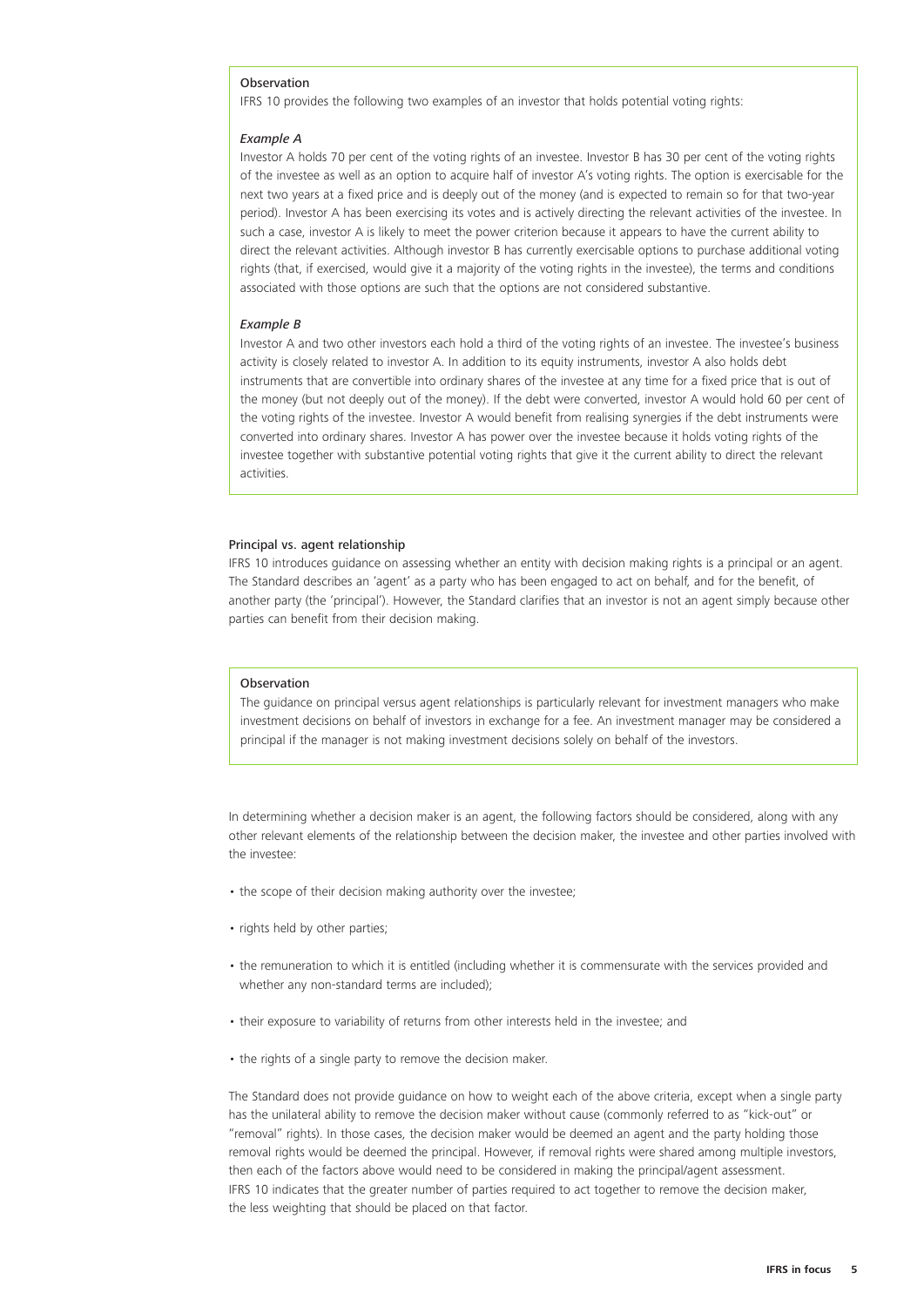#### <span id="page-5-0"></span>Observation

IFRS 10 provides the following example of an investment manager that may be considered a principal.

The consideration of other interests held by the decision maker may impact the principal/agent determination as well as the overall conclusion. For example, a different conclusion may be reached for an investment manager with a standard 2% management fee and a 20% incentive fee arrangement who does not hold an equity investment in the managed fund and for an investment manager with the same fee structure who also holds a 35% equity investment. Likewise, a decision maker whose interests are exposed to higher degrees of variability than other investors may also be determined to be a principal. A servicer to a trust of mortgage backed securities who also invests in the 'equity' tranche of securities may be considered to be a principal whereas a servicer who only earns a fee based only on the outstanding receivables may be considered an agent.

#### **Relationships with other parties**

IFRS 10 also provides guidance on when an investor may have a relationship with another party such that the investor may direct the other party in acting on the investor's behalf (referred to as a 'de facto agent'). Examples of de facto agents include:

- related parties (as defined in IAS 24 *Related Party Disclosures*);
- an investor who received their interest in the investee as a result of a loan or contribution from the investor;
- an investor who has agreed not to sell, transfer or encumber their interest in the investee without prior approval of another investor;
- a party that cannot finance its operations without subordinated financial support from the investor;
- an investee who shares a majority of their board or key management personnel with an investor; and
- a party with a close business relationship with the investor (such as a service provider and a significant client).

#### Observation

The guidance on considering an investor's relationship with other parties is necessary to reflect properly the relationship that a group may have with an investee. An investor and its 'de facto agents' may each have power and economic involvements that when considered in isolation may not result in either party being identified as having control, but which together result in the group having control.

#### **Elements of control: Exposure, or rights, to variable returns**

The second criterion in the consolidation assessment is that the investor has exposure, or rights, to variable returns of the investee. IFRS 10 uses the term 'returns' rather than 'benefits' to clarify that the economic exposure to an investee may be either positive, negative or both. Examples of returns from involvement with an investee could include changes in the value of the investment in the entity, residual interests in cash flows of structured entities, dividends, interest, management or service fee arrangements, guarantees, tax benefits, or any other returns that may not be available to other interest holders. While only one investor will control an entity, multiple investors may share in the returns of the investee.

IFRS 10 clarifies that although certain economic interests may be fixed (e.g., a fixed coupon debt instrument or a fixed asset management fee based on assets under management) they might still result in variable returns as they expose the investor to variability such as credit risk from the debt instrument and performance risk from the asset management arrangement.

#### **Elements of control: Ability to use power to affect returns**

The third pillar in the assessment of control considers the interaction between the first two control components. To have control over an investee, an investor must not only have power over an investee and exposure or rights to variable returns from its involvement with the investee, but also have the ability to use its power over the investee to affect its returns from its involvement with the investee.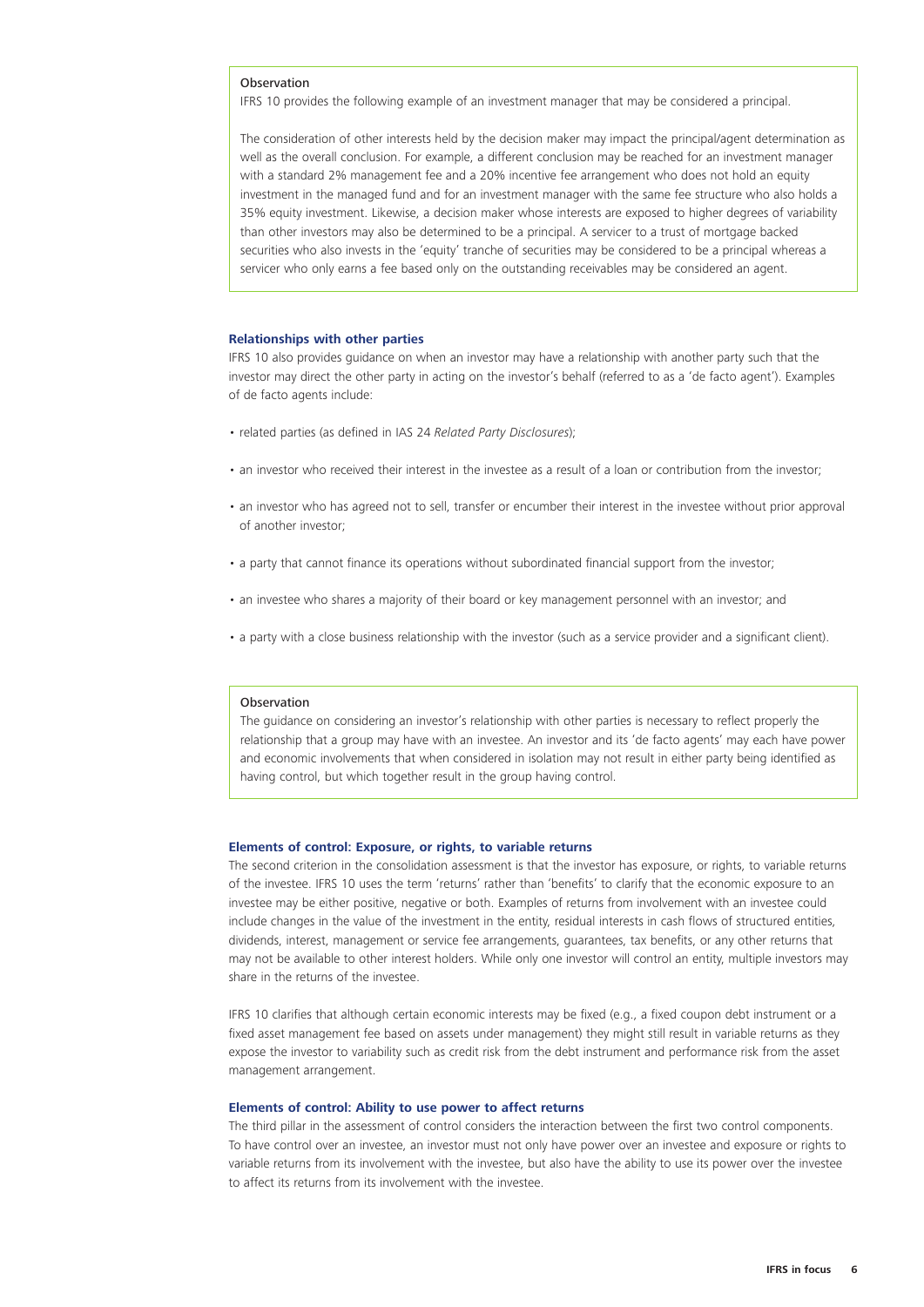#### <span id="page-6-0"></span>**Other considerations**

#### Whether a portion of an investee can be deemed as a separate entity

In some situations, an investor may have interests in a particular set of assets and liabilities (a portion of an investee) by virtue of legal and contractual arrangements. In addition, in some jurisdictions, legal entities are divided into separate parts (often referred to as 'silos'). In such circumstances, a question arises as to whether it is possible to consider only an individual silo or a portion of an investee (rather than the entire legal entity) as a separate entity for the purposes of the consolidation assessment.

Under IFRS 10, the determination of whether a silo exists is based on whether the individual silo is in-substance separate or 'ring-fenced' from the overall investee. If the portion of the investee is economically separate from the overall investee and the investor controls that portion of the investee, that portion should be treated as a subsidiary of the investor.

#### Continuous assessment

IFRS 10 requires a continuous assessment of control of an investee. This continuous reassessment would consider both changes in an investor's power over the investee and changes in the investor's exposure or rights to variable returns. This assessment will be made based on changes in facts and circumstances but would be visited at least at each reporting period.

#### **Effective date and transition**

IFRS 10 and the other components of the 'package of five' are effective for annual periods beginning on or after 1 January 2013. Earlier application is permitted so long as all components of the "package of five" are early applied.

#### Observation

The IASB expressed concerns that requiring all component parts to be early applied may discourage entities from providing the disclosure requirements of IFRS 12 before the required effective date. Therefore, IFRS 12 clarifies that entities are encouraged to provide any or all of the required disclosures prior to the effective date and that this will not result in a requirement to apply the other components of the "package of five".

IFRS 10 requires retrospective application in accordance with IAS 8, *Accounting Policies, Changes in Accounting Estimates and Errors*, subject to certain transitional provisions.

When the initial application of IFRS 10 results in consolidation of an investee that was not previously consolidated. an investor should measure the assets, liabilities and non-controlling interests in that previously unconsolidated investee on the date of initial application as if that investee had been consolidated from the date when the investor obtained control of that investee on the basis of the requirements of IFRS 10 (if the investee is a business, this would mean applying IFRS 3 as of that date). However, if this is impracticable, the investor should apply the requirements of IFRS 3, with the deemed acquisition date being the beginning of the earliest period for which application is practicable (which may be the current period).

When the initial application of IFRS 10 results in no longer consolidating an investee that was previously consolidated, an investor should measure its interest in the investee at the amount in which it would have been measured if the requirements of IFRS 10 had always been effective. If measurement of the interest is impracticable, the investor should apply the requirements in IFRS 10 for accounting for a loss of control at the start of the reporting period in which IFRS is adopted.